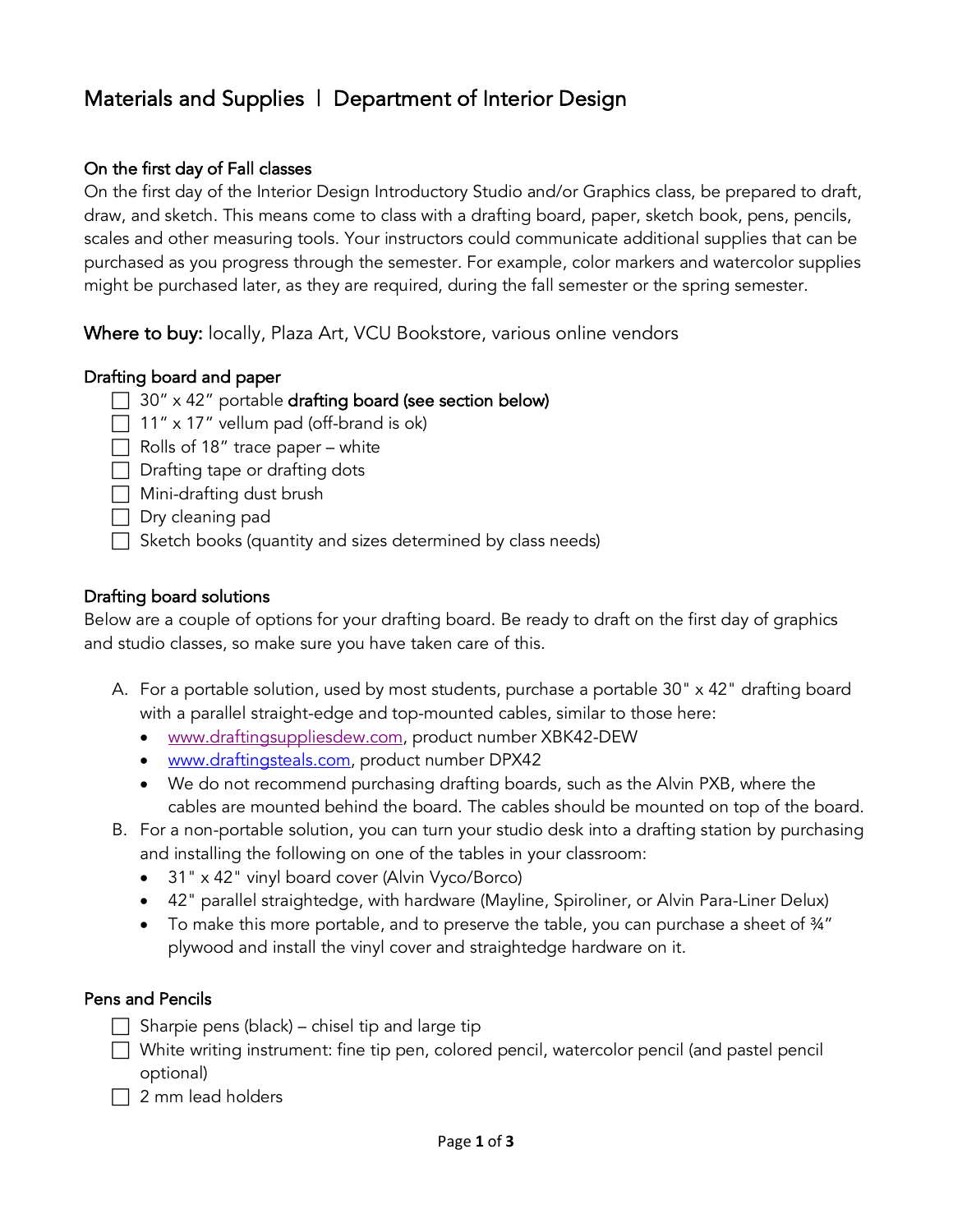|  | $\Box$ 2 mm leads – 4h, 2h, h, f, hb, 2b types |  |  |  |
|--|------------------------------------------------|--|--|--|
|  |                                                |  |  |  |

- $\Box$  3 mechanical pencils (Pentel is a good brand), sizes: .3, .5, and .7 mm
- $\Box$  Mechanical pencil lead .3, .5, or .7 mm to match
- $\Box$  Mechanical pencil: blue, red, and graphite lead to match (4h or 2h)
- $\Box$  Lead pointer
- $\Box$  White plastic eraser
- $\Box$  Erasers gum and rubber
- $\Box$  Eraser shield
- $\Box$  Electric pencil sharpener Boston or equitable brand

#### Scales, measuring, and drawing tools

- $\Box$  Architects scale
- $\Box$  24" stainless steel ruler with cork backing
- $\Box$  25' 35' tape measure (ideally with both Imperial and Metric units)
- $\Box$  8" adjustable triangle
- $\Box$  2"-6" triangles
- $\Box$  12" acrylic triangle 45/90 degree
- $\Box$  12" acrylic triangle 30/60 degree
- $\Box$  Circle template, 1/16" 2"
- $\Box$  French curves

## Cutting and chopping

- $\Box$  Olfa mat knives with break-away blades
- $\Box$  Self-healing cutting mat 12"x18" or larger
- $\Box$  X-acto knife #11
- $\Box$  X-acto chopper optional

#### Miscellaneous, but important

- $\Box$  Sheets of chip board for model building depends on class needs
- $\Box$  Sheets of cardboard depends on class needs
- $\Box$  Sobo craft glue
- $\Box$  Aluminum push pins
- $\Box$  Portable toolbox (yes, a toolbox) which can be locked
- $\Box$  Portfolio cardboard or otherwise, to keep work flat and dry
- $\Box$  Multiple resources for drawing and model building materials depends on class needs
- $\Box$  Drawing compass
- $\Box$  Architectural templates for furniture, plumbing, electrical various scales

#### Markers, colored pencils, and watercolors

- $\Box$  Marker Paper Pad (suggested 14"x17")
- $\Box$  Watercolor paper
- $\Box$  Colored pencils minimum 24 pack (suggested brand: Prismacolor)